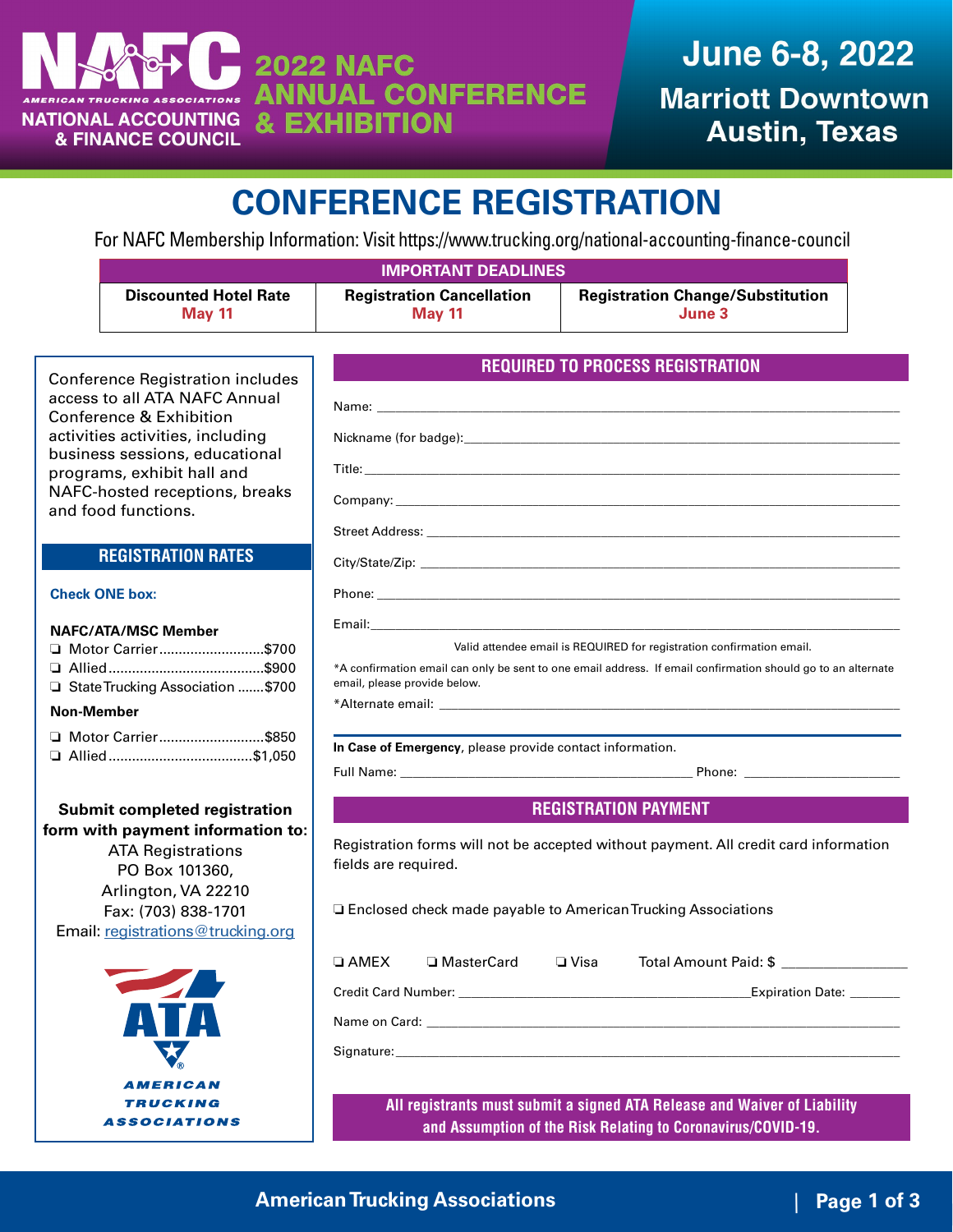

## **June 6-8, 2022 Marriott Downtown Austin, Texas**

### **CONFERENCE REGISTRATION INSTRUCTIONS**

**Online:** Registering online at **<https://nafcannual.trucking.org/>** is the fastest and easiest way to register for ATA's National Accounting & Finance Council Annual Conference.

If you need assistance with your username and password to register online, email **[registrations@trucking.org.](mailto:registrations%40trucking.org?subject=)** Program related questions can be directed to NAFC at **[nafc@trucking.org.](mailto:nafc%40trucking.org?subject=)**

**Fax/Mail:** Faxed and mailed registrations should be sent to the address/fax listed below. Faxed/mailed forms take 3-4 business days to process (once received) and must include payment.

**Confirmation Email:** Once your registration is successfully processed, you will receive an confirmation containing the hotel reservation link. You must be a registered attendee to book a hotel room at the ATA discounted rate.

**Payment:** Registration forms will not be accepted without payment. All credit card information fields are required. If you do not wish to provide credit card information on the registration form you may register online or by mailing your completed form with a check.

**If you require special assistance** to participate or have food allergies, please call (703) 838-1755 or email **eventservices@trucking.org**.

### **CHANGE & CANCELLATION INFORMATION**

ALL change and cancellation requests require written notification. Send all written notifications to [registrations@trucking.org](mailto:registrations%40trucking.org?subject=).

**CHANGES: June 3, is the deadline for name change and substitution requests.** Beginning **June 6**, changes can be requested on-site at the Registration Desk

**CANCELLATIONS: May 11**, is the deadline to cancel a registration and receive a refund less a \$200 per person administrative fee.

**Please send written notifications to:**

ATA Registrations Fax: (703) 838-1701 Email: **[registrations@trucking.org](mailto:registrations%40trucking.org?subject=)**

**No refunds will be issued for cancellations received after May 11.**

### **MEETING LOCATION & HOTEL INFORMATION**

**The deadline to secure your reservation at the discounted rate is May 11.**

#### **Marriott Downtown**

304 East Cesar Chavez St. Austin, TX 78701

The ATA discounted rate is \$269 per night (single/double occupancy). Nightly rate does not include taxes and fees, which are subject to change without notice.

All persons must be 18 years of age or older and registered for ATA's National Accounting & Finance Council (NAFC) Annual Conference & Exhibition to enter the exhibit area, or attend any business sessions or social events. We thank you for your cooperation.

By registering for ATA's NAFC Annual Conference & Exhibition, you consent to be photographed/recorded/videoed and agree to the following statement:

*I hereby grant ATA/NAFC, the irrevocable and unrestricted right to use and publish photographs/videos/audio recordings/likenesses of me in which I may be included for advertising, promotional or any other purpose and in any manner or medium.*

> **All registrants must must submit a signed ATA Release and Waiver of Liability and Assumption of the Risk Relating to Coronavirus/COVID-19.**